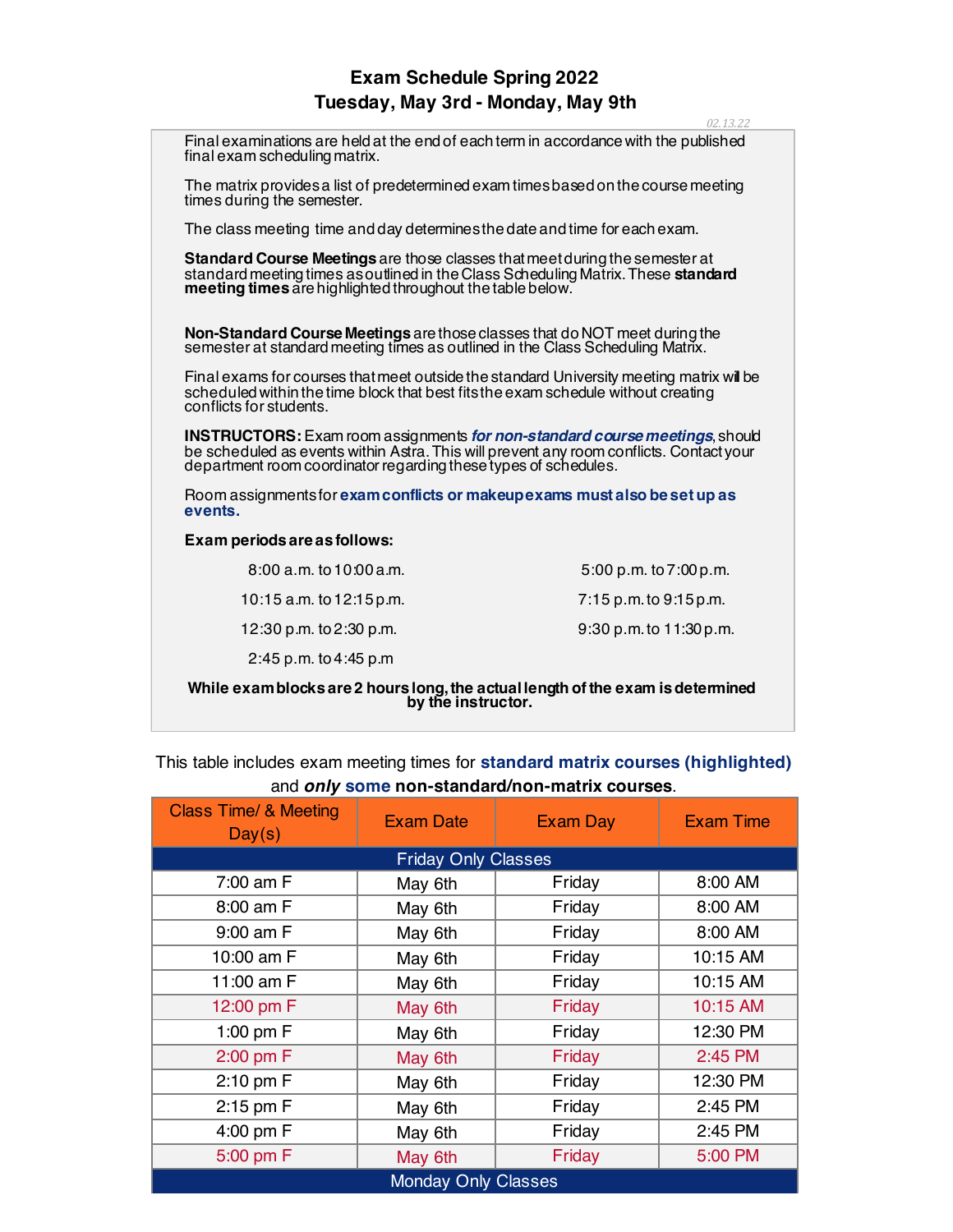| <b>Class Time/ &amp; Meeting</b> | <b>Exam Date</b>                | <b>Exam Day</b>                           | <b>Exam Time</b> |
|----------------------------------|---------------------------------|-------------------------------------------|------------------|
| Day(s)                           |                                 |                                           |                  |
| 7:00 am M                        | May 9th                         | Monday                                    | 8:00 AM          |
| 8:00 am M                        | May 9th                         | Monday                                    | 8:00 AM          |
| 9:00 am M                        | May 9th                         | Monday                                    | 8:00 AM          |
| 10:00 am M                       | May 9th                         | Monday                                    | 10:15 AM         |
| 11:00 am M                       | May 9th                         | Monday                                    | 10:15 AM         |
| 12:45 pm M                       | May 9th                         | Monday                                    | 12:30 PM         |
| 1:00 pm M                        | May 9th                         | Monday                                    | 12:30 PM         |
| 1:30 pm M                        | May 9th                         | Monday                                    | 12:30 PM         |
| 2:00 pm M                        | May 9th                         | Monday                                    | 2:45 PM          |
| 2:10 pm M                        | May 9th                         | Monday                                    | 12:30 PM         |
| 3:35 pm M                        | May 9th                         | Monday                                    | 2:45 PM          |
| 4:30 pm M                        | May 9th                         | Monday                                    | 2:45 PM          |
| 5:00 pm M                        | May 9th                         | Monday                                    | 5:00 PM          |
| 6:00 pm M                        | May 9th                         | Monday                                    | 5:00 PM          |
| 6:30 pm M                        | May 9th                         | Monday                                    | 7:15 PM          |
| 8:00 pm M                        | May 9th                         | Monday                                    | 7:15 PM          |
| 9:20 pm M                        | May 9th                         | Monday                                    | 9:30 PM          |
|                                  | Monday/Friday Classes           |                                           |                  |
| 8:25 am MF                       | May 9th                         | Monday                                    | 8:00 AM          |
|                                  |                                 | Monday/Tuesday/Wednesday/Thursday Classes |                  |
| 10:00 am MTWR                    | May 9th                         | Monday                                    | 10:15 AM         |
| 11:00 am MTWR                    | May 4th                         | Wednesday                                 | 10:15 AM         |
| 2:10 pm MTWR                     | May 4th                         | Wednesday                                 | 12:30 PM         |
| 6:00 pm MTWR                     | May 4th                         | Wednesday                                 | 5:00 PM          |
| 6:30 pm MTWR                     | May 4th                         | Wednesday                                 | 5:00 PM          |
| Monday/Wednesday Classes         |                                 |                                           |                  |
| 7:00 am MW                       | May 9th                         | Monday                                    | 8:00 AM          |
| 8:00 am MW                       | May 4th                         | Wednesday                                 | 8:00 AM          |
| 9:00 am MW                       | May 9th                         | Monday                                    | 8:00 AM          |
| 10:00 am MW                      | May 9th                         | <b>Monday</b>                             | 10:15 AM         |
| 11:00 am MW                      | May 4th                         | Wednesday                                 | 10:15 AM         |
| 12:45 pm MW                      | May 9th                         | Monday                                    | 12:30 PM         |
| 2:10 pm MW                       | May 4th                         | Wednesday                                 | 12:30 PM         |
| 3:00 pm MW                       | May 9th                         | Monday                                    | 2:45 PM          |
| 3:35 pm MW                       | May 9th                         | Monday                                    | 2:45 PM          |
| 4:00 pm MW                       | May 9th                         | Monday                                    | 2:45 PM          |
| 5:00 pm MW                       | May 9th                         | Monday                                    | 5:00 PM          |
| 6:00 pm MW                       | May 9th                         | <b>Monday</b>                             | 5:00 PM          |
| 6:30 pm MW                       | May 4th                         | Wednesday                                 | 5:00 PM          |
| 8:00 pm MW                       | May 9th                         | Monday                                    | 7:15 PM          |
| 9:20 pm MW                       | May 9th                         | Monday                                    | 9:30 PM          |
|                                  | Monday/Wednesday/Friday Classes |                                           |                  |
| 7:00 am MWF                      | May 9th                         | <b>Monday</b>                             | 8:00 AM          |
| 7:35 am MWF                      | May 9th                         | Monday                                    | 8:00 AM          |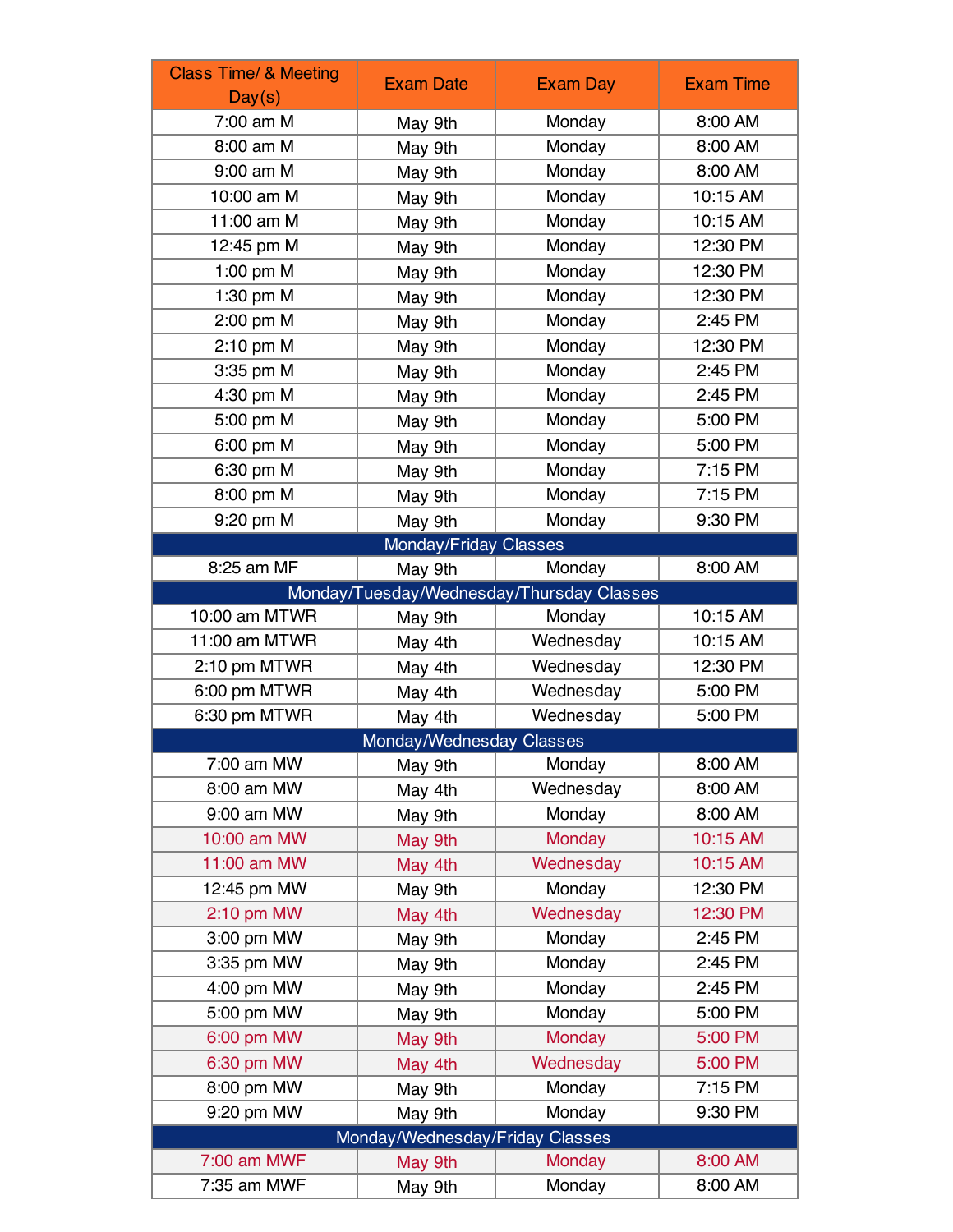| <b>Class Time/ &amp; Meeting</b> | <b>Exam Date</b>             | <b>Exam Day</b> | <b>Exam Time</b> |
|----------------------------------|------------------------------|-----------------|------------------|
| Day(s)<br>8:00 am MWF            | May 4th                      | Wednesday       | 8:00 AM          |
| 8:40 am MWF                      | May 4th                      | Wednesday       | 8:00 AM          |
| 9:00 am MWF                      | May 6th                      | Friday          | 8:00 AM          |
| 10:00 am MWF                     | May 9th                      | Monday          | 10:15 AM         |
| 10:30 am MWF                     | May 9th                      | Monday          | 10:15 AM         |
| 11:00 am MWF                     | May 4th                      | Wednesday       | 10:15 AM         |
| 12:30 pm MWF                     | May 9th                      | Monday          | 12:30 PM         |
| 2:00 pm MWF                      | May 4th                      | Wednesday       | 12:30 PM         |
| 3:40 pm MWF                      | May 9th                      | Monday          | 2:45 PM          |
|                                  | Saturday Only Classes        |                 |                  |
| 7:30 am S                        | May 7th                      | Saturday        | 8:00 AM          |
| 8:00 am S                        | May 7th                      | Saturday        | 8:00 AM          |
| 9:00 am S                        | May 7th                      | Saturday        | 8:00 AM          |
| 10:00 am S                       | May 7th                      | Saturday        | 10:15 AM         |
| 10:30 am S                       | May 7th                      | Saturday        | 10:15 AM         |
| 11:00 am S                       | May 7th                      | Saturday        | 12:30 PM         |
| 12:00 pm S                       | May 7th                      | Saturday        | 12:30 PM         |
| 1:30 pm S                        | May 7th                      | Saturday        | 2:45 PM          |
|                                  | <b>Sunday Only Classes</b>   |                 |                  |
| 12:00 pm U                       | May 8th                      | <b>Sunday</b>   | 12:30 PM         |
|                                  | <b>Thursday Only Classes</b> |                 |                  |
| $7:00$ am R                      | May 5th                      | Thursday        | 8:00 AM          |
| 8:00 am R                        | May 5th                      | Thursday        | 8:00 AM          |
| 8:25 am R                        | May 5th                      | Thursday        | 8:00 AM          |
| 9:00 am R                        | May 5th                      | Thursday        | 8:00 AM          |
| 9:50 am R                        | May 5th                      | Thursday        | 8:00 AM          |
| 11:15 pm R                       | May 5th                      | Thursday        | 10:15 AM         |
| 12:45 pm R                       | May 5th                      | Thursday        | 12:30 PM         |
| 1:00 pm $R$                      | May 5th                      | Thursday        | 12:30 PM         |
| 1:30 pm R                        | May 5th                      | Thursday        | 12:30 PM         |
| $2:10$ pm R                      | May 5th                      | Thursday        | 12:30 PM         |
| 3:35 pm R                        | May 5th                      | Thursday        | 2:45 PM          |
| 5:00 pm R                        | May 5th                      | Thursday        | 5:00 PM          |
| 6:00 pm R                        | May 5th                      | Thursday        | 5:00 PM          |
| 6:30 pm R                        | May 5th                      | Thursday        | 5:00 PM          |
| 8:00 pm R                        | May 5th                      | Thursday        | 7:15 PM          |
| 9:20 pm R                        | May 5th                      | Thursday        | 9:30 PM          |
| <b>Tuesday Only Classes</b>      |                              |                 |                  |
| 7:00 am T                        | May 3rd                      | Tuesday         | 8:00 AM          |
| 8:00 am T                        | May 3rd                      | Tuesday         | 8:00 AM          |
| 8:25 am T                        | May 3rd                      | Tuesday         | 10:15 AM         |
| 9:50 am T                        | May 3rd                      | Tuesday         | 10:15 AM         |
| 11:10 am T                       | May 3rd                      | Tuesday         | 10:15 AM         |
| 11:15 pm T                       | May 3rd                      | Tuesday         | 10:15 AM         |